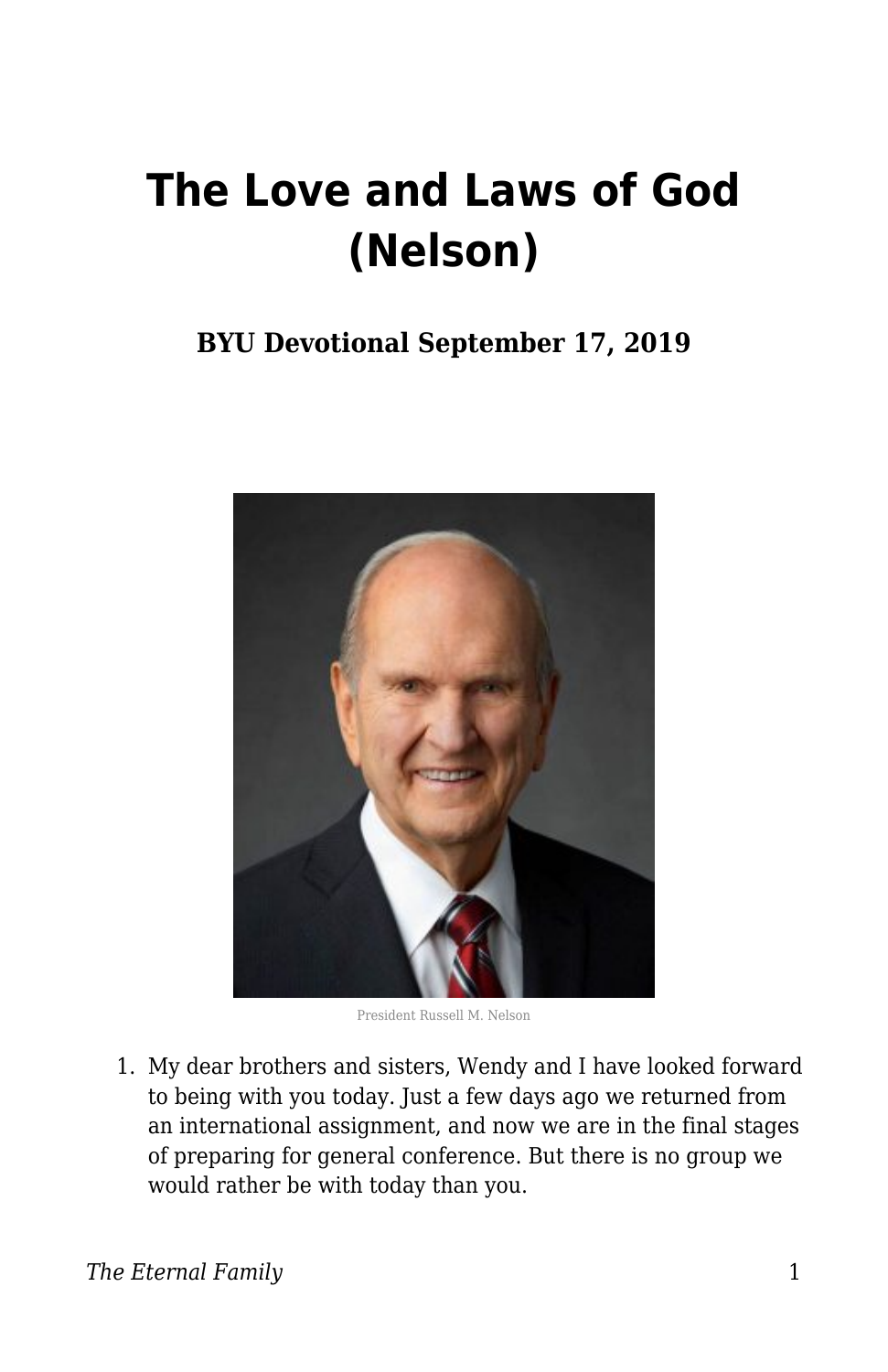2. I wish to discuss five truths that I feel impressed to share with you.

#### **I. Truth number one: You are sons and daughters of God.**

3. You already know this. You have sung about it since you were toddlers. But let me clarify a distinguishing characteristic about your identity. You are the children whom God chose to be part of His battalion during this great climax in the longstanding battle between good and evil—between truth and error. I would not be surprised if, when the veil is lifted in the next life, we learn that you actually pled with our Heavenly Father to be reserved for now. I would not be surprised to learn that premortally you loved the Lord so much that you promised to defend His name and gospel during this world's tumultuous winding-up scenes. One thing is certain: You are of the house of Israel and you have been sent here to help gather God's elect.

## **II. Truth number two: Truth is truth.**

- 4. Some things are simply true. The arbiter of truth is God—not your favorite social media news feed, not Google, and certainly not those who are disaffected from the Church.
- 5. President Spencer W. Kimball taught that absolute truth cannot be "altered by the opinions of men. . . . If men are really humble, they will realize that they discover, but do not create, truth $^{\prime\prime1}$
- 6. Many now claim that truth is relative and that there is no such thing as divine law or a divine plan. Such a claim is simply not true. There is a difference between right and wrong. Truth is based upon the laws God has established for the dependability, protection, and nurturing of His children. Eternal laws operate in and affect each of our lives, whether we believe them or not.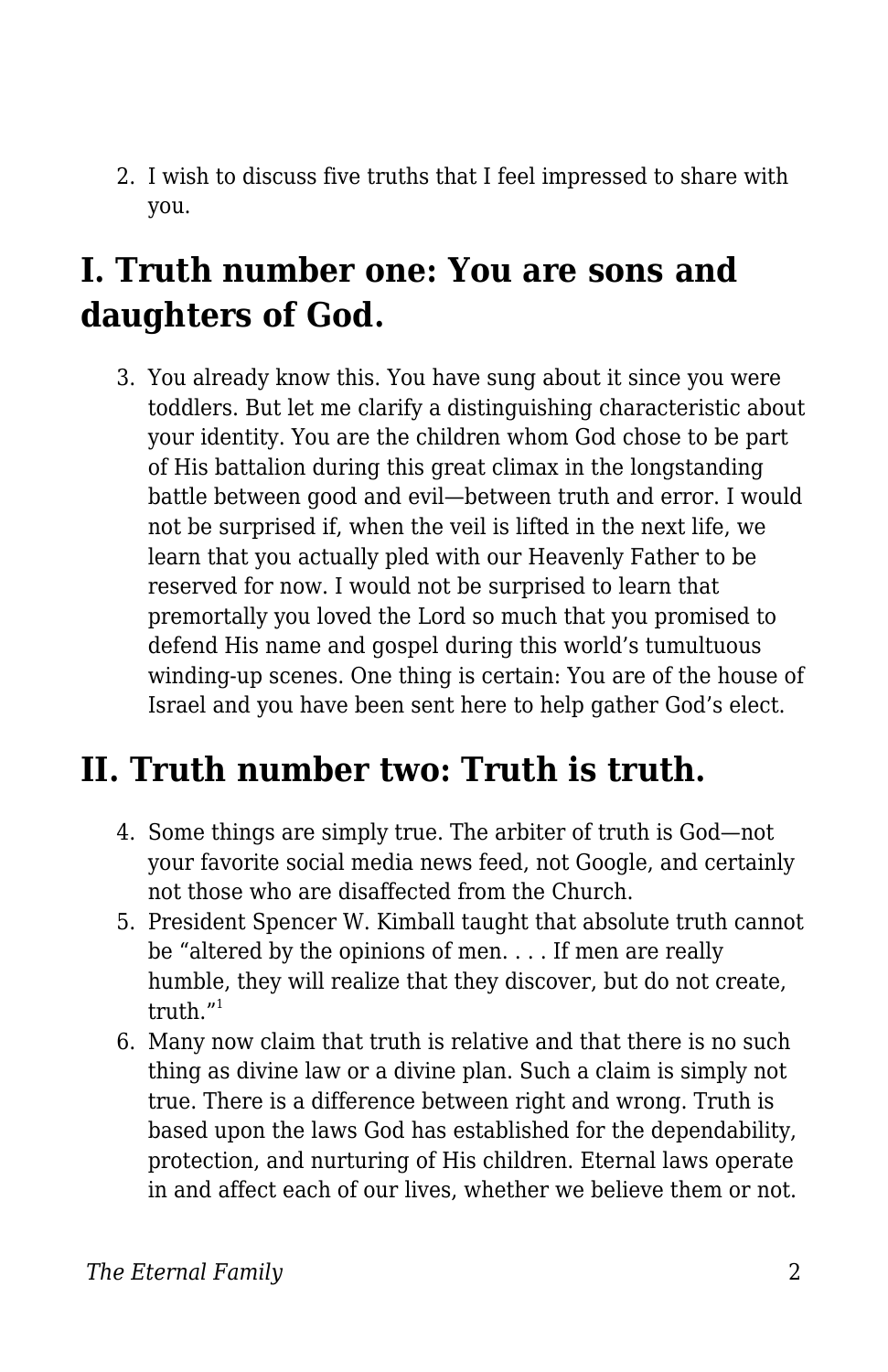#### **III. Truth number three: God loves every one of us with perfect love.**

- 7. More than anything, our Father wants His children to choose to return home to Him. Everything He does is motivated by His yearning desire. The entire reason we are on this earth is to qualify to live with Him forever. We do that by using our agency to find and stay on the covenant path that leads back to our heavenly home.
- 8. God knew that because of the adversary's deceptive tactics and traps, the covenant path would not be easy to find or to stay on. So He sent His Only Begotten Son to atone for us and to show us the way. The godly power available to all who love and follow Jesus Christ is the power to heal us, strengthen us, cleanse us from sin, and magnify us to do things we could never do on our own. Our Savior is the Divine Exemplar who marked the path that we are to follow.
- 9. Because the Father and the Son love us with infinite, perfect love and because They know we cannot see everything They see, They have given us laws that will guide and protect us.
- 10. There is a strong connection between God's love and His laws. I have come to see the significance of that connection and the power of divine law. Two experiences may illustrate.
- 11. The first I see as a parent. I am the grateful father of nine daughters and one son. I love them with all my heart. As our children were growing up, their mother and I established family rules to keep them safe and facilitate their growth. Our children did not always like or understand the rules, but because we loved them, we were willing to do all we could to guide and protect them.
- 12. As much as I love my children, I can only imagine how much God loves each of us, because His love for us is infinite! The apostle Paul taught that neither death, nor life, nor angels, nor principalities, nor powers, nor things present, nor things to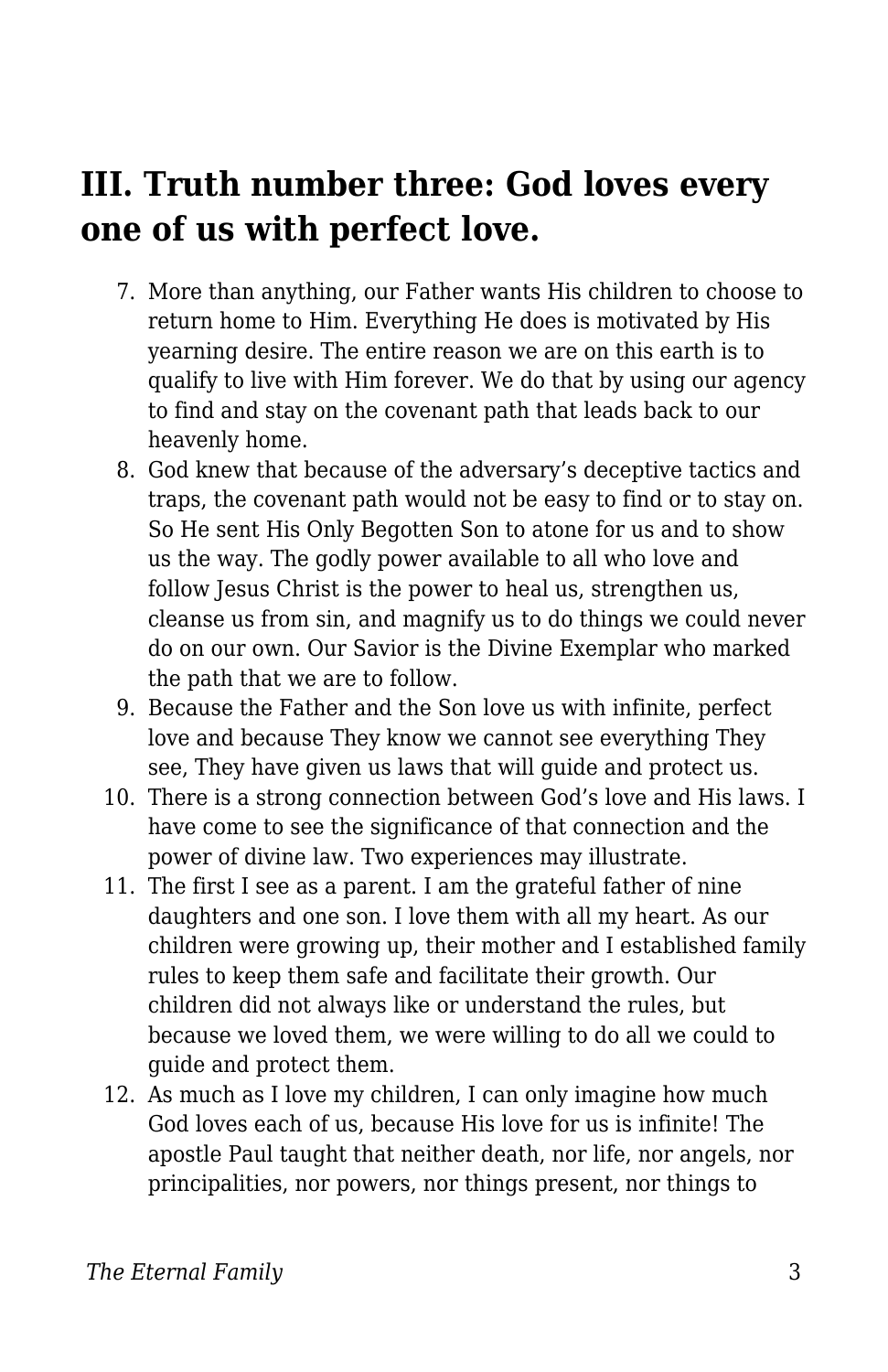come,

- 13. Nor height, nor depth, nor any other creature, shall be able to separate us from the love of God, which is in Christ Jesus our Lord $^2$
- 14. Just as the rules that my wife and I developed for our children were motivated by love, God's laws reflect His perfect love for each of us. His laws keep us spiritually safe and help us to progress eternally.
- 15. The second experience by which I came to see the power of divine law came during my career as a medical doctor and scientific researcher.
- 16. After graduating from medical school, I pursued advanced education in surgery. At that time there was no such thing as heart surgery. Then I teamed up with other researchers in the daunting task of making an artificial heart and lung machine. We knew that such an apparatus could possibly maintain the body's circulation while repairs might be made on the heart. But during that early era, there was much we did not know.
- 17. Then one day, two truths articulated in the Doctrine and Covenants spoke to my inquiring mind. These truths were, first, that all blessings are predicated upon obedience to law $^3$  and, second, that to every kingdom there is a law given.<sup>4</sup>
- 18. Well, I reasoned that if every kingdom had a law, there must be laws that govern the beating heart. I was determined to discover those laws and obey them. By doing so, blessings would come and lives could be saved.
- 19. In medical school I had been taught that if one touched the beating heart, it would stop beating. However, one of the first laws we discovered in the lab was that we could touch the heart of an animal without losing its heartbeat. This finding opened the door later to uncovering another law that made more complex open-heart operations possible.
- 20. We learned that if we added potassium chloride to blood flowing into the coronary arteries, thereby altering the normal sodium/potassium ratio, the heart would stop beating instantly.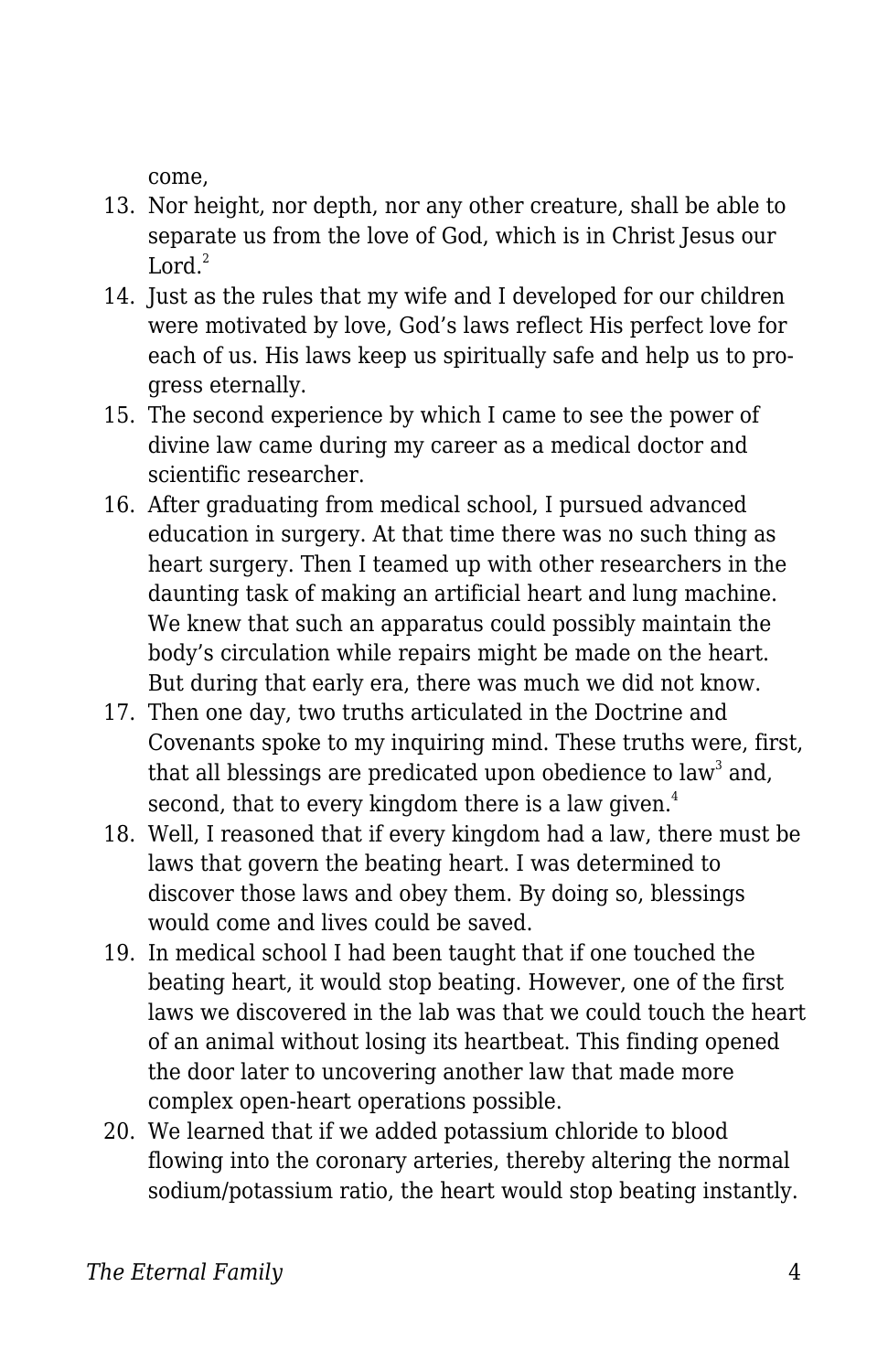Then, when we nourished the heart with blood that had a normal sodium/potassium ratio, the heart would spring back to its normal beating pattern. Literally we could turn the heart off long enough to repair it and then turn it back on again.

- 21. Decades later, when I explained this to a group of medical students, one prominent professor asked, "But what if it doesn't work?" My answer? It always works, because it is based on divine law.
- 22. Divine law is incontrovertible! The same can be said of the law of gravity and the laws of foil and lift that allow airplanes to fly. Each is an absolute truth. Doctors or pilots do not have the power to change those laws, but their understanding of them safeguards lives.
- 23. My dear brothers and sisters, divine laws are God's gifts to His children. Just as our family's rules kept our children safe as they grew to adulthood, just as divine laws governing the heart and the flight of airplanes keep you safe on an operating table or while traveling, abiding by God's laws will keep you safe as you progress toward eventual exaltation. Let me say it as succinctly as I can: As you abide by God's laws, you are progressing toward exaltation.
- 24. The Prophet Joseph Smith taught that God "institute[d] laws whereby [we] could have a privilege to advance like himself."<sup>5</sup> God's greatest blessings are reserved for those who obey His laws, as He explained: "For all who will have a blessing at my hands shall abide the law which was appointed for that blessing."6 God's laws are motivated entirely by His infinite love for us and His desire for us to become all we can become.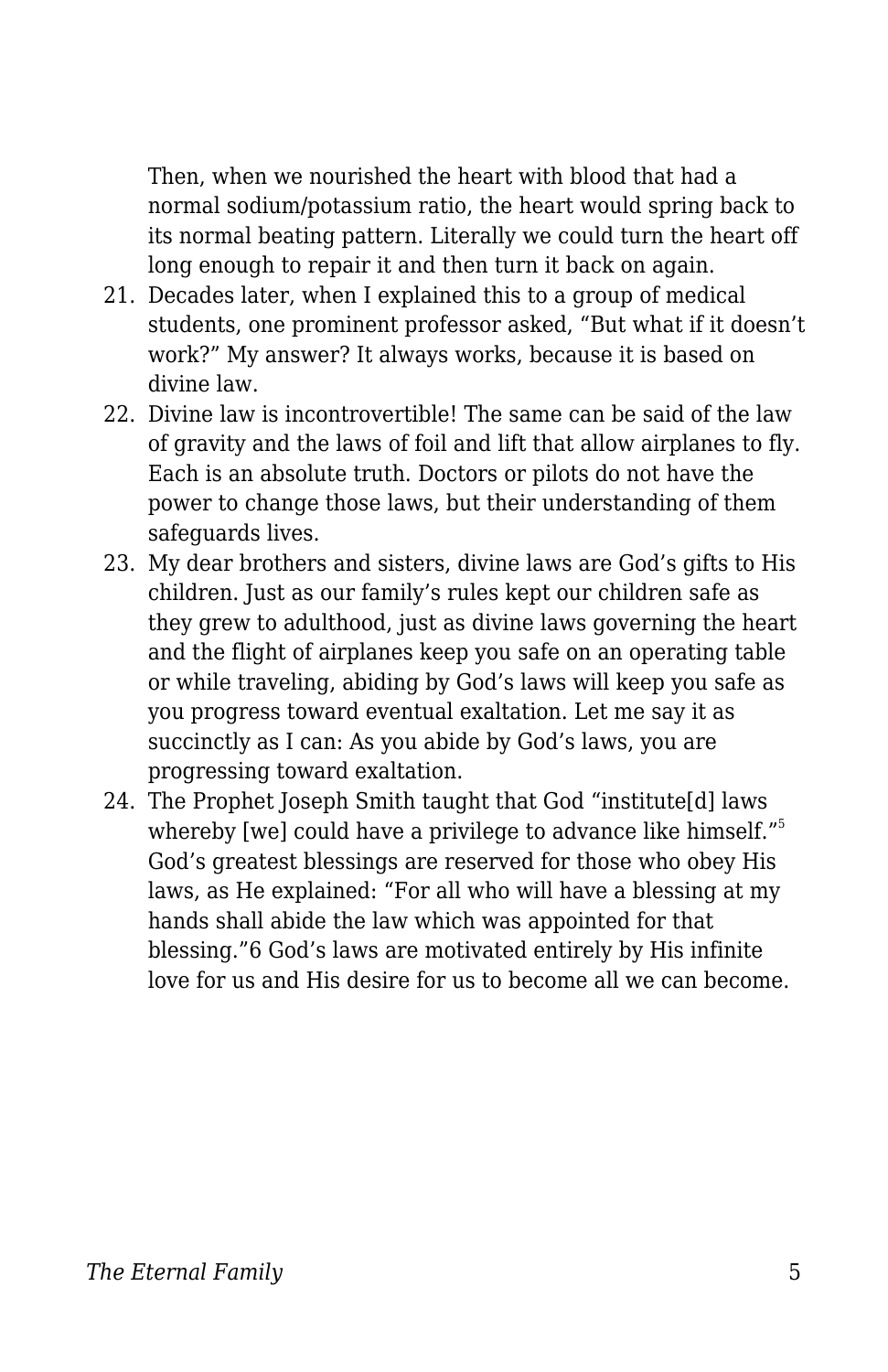## **IV. Truth number four: The Lord Jesus Christ, whose Church this is, appoints prophets and apostles to communicate His love and teach His laws.**

- 25. The gospel of Jesus Christ is "built upon the foundation of the apostles and prophets, Jesus Christ himself being the chief corner stone."<sup>7</sup>
- 26. Each of the Lord's apostles is in a position to observe and feel the love that Heavenly Father has for His children, particularly for those who are struggling. He cares deeply about those who have strayed from the covenant path, especially when they fear there is no way back.
- 27. My dear young friends, there is always a way back. Jesus Christ (and His gospel) is the way. You have not committed any sin so serious that you are beyond the reach of the Savior's love and atoning grace. As you take steps to repent and follow God's laws, you will begin to feel just how much Heavenly Father and His Beloved Son want you back home with Them! They want you to be happy. They will do anything within Their power that does not violate your agency or Their laws to help you come back. How I cherish the privilege of feeling Their love for you!
- 28. Sometimes we as leaders of the Church are criticized for holding firm to the laws of God, defending the Savior's doctrine, and resisting the social pressures of our day. But our commission as ordained apostles is "to go into all the world to preach [His] gospel unto every creature."8 That means we are commanded to teach truth.
- 29. In doing so, sometimes we are accused of being uncaring as we teach the Father's requirements for exaltation in the celestial kingdom. But wouldn't it be far more uncaring for us not to tell the truth—not to teach what God has revealed?
- 30. It is precisely because we do care deeply about all of God's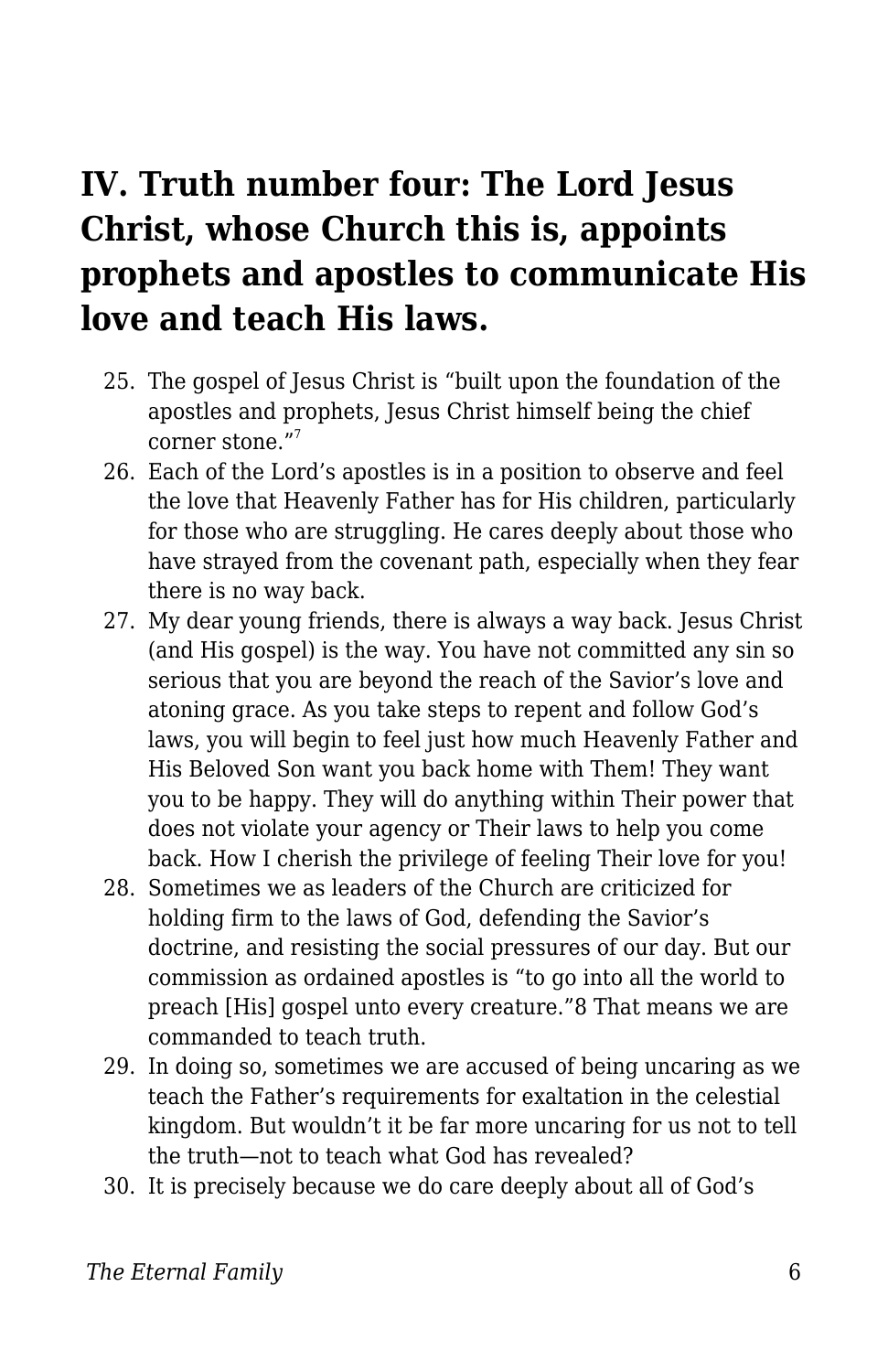children that we proclaim His truth. We may not always tell people what they want to hear. Prophets are rarely popular. But we will always teach the truth!

- 31. My dear young friends, exaltation is not easy. Requirements include a focused and persistent effort to keep God's laws, rigorously repenting when we don't. But the reward for doing so is far greater than anything we can imagine, because it brings us joy here and "never-ending happiness"<sup>9</sup> hereafter.
- 32. Thus our commission as apostles is to teach nothing but truth. That commission does not give us the authority to modify divine law.
- 33. For example, let's consider the definition of marriage. In recent years, many countries, including the United States, have legalized same-sex marriage. As members of the Church, we respect the laws of the land and abide by them, including civil marriage. The truth is, however, that in the beginning—in the beginning—marriage was ordained by God! And to this day it is defined by Him as being between a man and a woman. God has not changed His definition of marriage.
- 34. God has also not changed His law of chastity. Requirements to enter the temple have not changed. And our desire for there to be love at home and harmony between parent and child has not changed.
- 35. Though we of the First Presidency and Quorum of the Twelve Apostles cannot change the laws of God, we do have the charge "to build up the church, and regulate all the affairs of the same in all nations."<sup>10</sup> Thus we can adjust policy when the Lord directs us to do so. You have recently seen such examples. Because the Restoration is ongoing, policy changes will surely  $\text{continua}^{11}$
- 36. Perhaps I can illustrate this through policy adjustments regarding those who identify themselves as lesbian, gay, bisexual, or transgender (LGBT) and their children. (I realize that other initials could be added to this acronym, but LGBT should suffice for the purposes of this message.)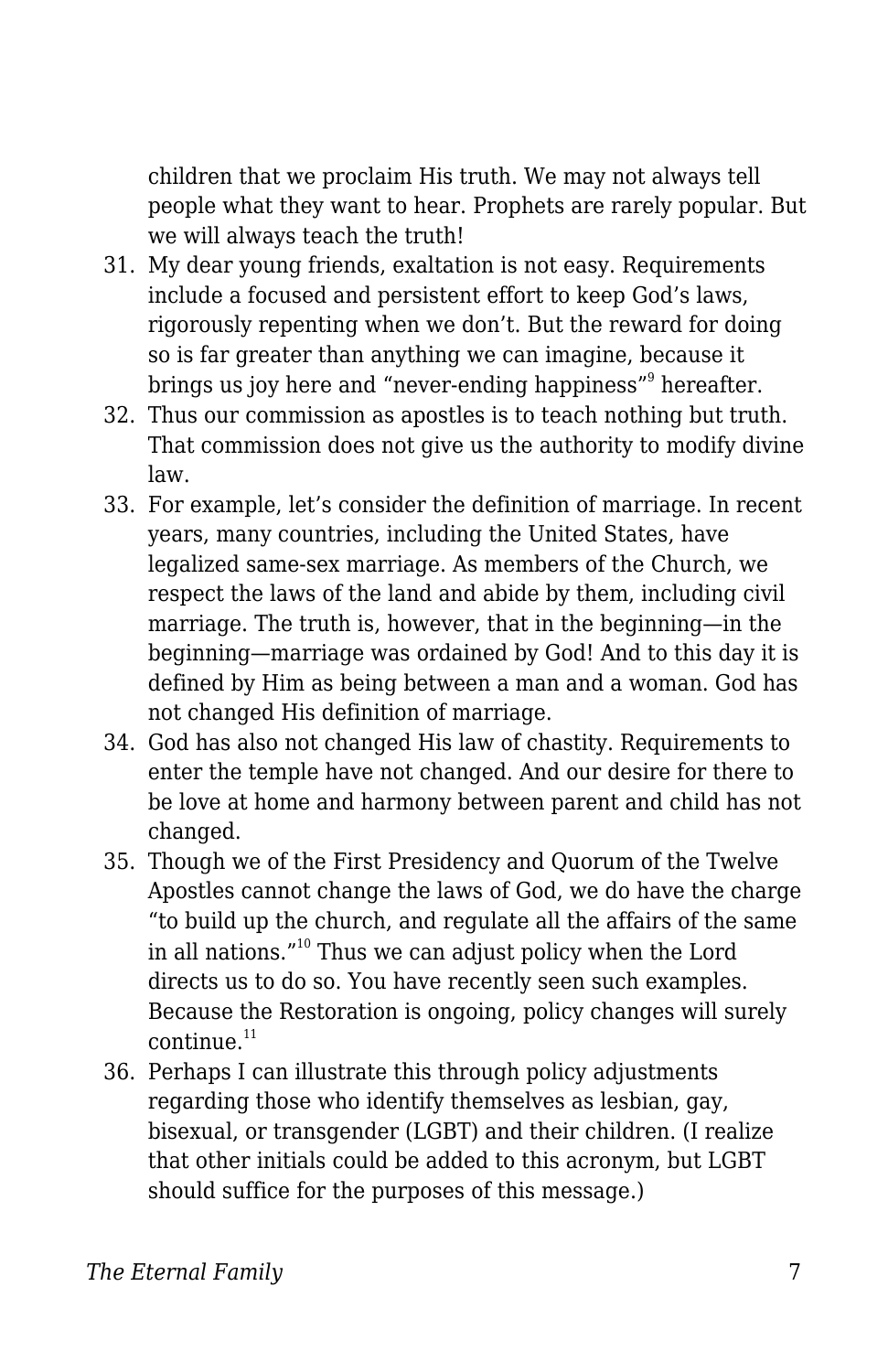- 37. Consider the policy announced in November 2015 related to the advisability of baptism for the children of LGBT parents. Our concern then, and one we discussed at length and prayed about fervently over a long period of time, was to find a way to reduce friction between gay or lesbian parents and their children.
- 38. Because parents are the primary exemplars for their children, we did not want to put young children in the position of having to choose between beliefs and behavior they learned at home and what they were taught at church. We wanted to facilitate harmony in the home and avoid pitting children and parents against each other. Thus in 2015 the policy was made to assist children and their parents in this circumstance; namely, that children being raised by LGBT parents would not automatically be eligible for baptism at age eight. Exceptions to this policy would require First Presidency approval.
- 39. The First Presidency and Quorum of the Twelve have continued to seek the Lord's guidance and to plead with Him in behalf of His children who were affected by the 2015 policy. We knew that this policy created concern and confusion for some and heartache for others. That grieved us. Whenever the sons and daughters of God weep—for whatever reasons—we weep. So our supplications to the Lord continued.
- 40. We also took note of LGBT parents who sought permission from the First Presidency for their children to be baptized. In nearly every case in which the LGBT parents agreed to teach their children about—and be supportive of—the covenant of baptism, the requested exception was granted.
- 41. As a result of our continued supplication, we recently felt directed to adjust the policy such that the baptism of children of LGBT parents may be authorized by bishops without First Presidency approval, if the custodial parents request the baptism and understand that a child will be taught about sacred covenants to be made at baptism.
- 42. We also determined that LGBT parents may request that a baby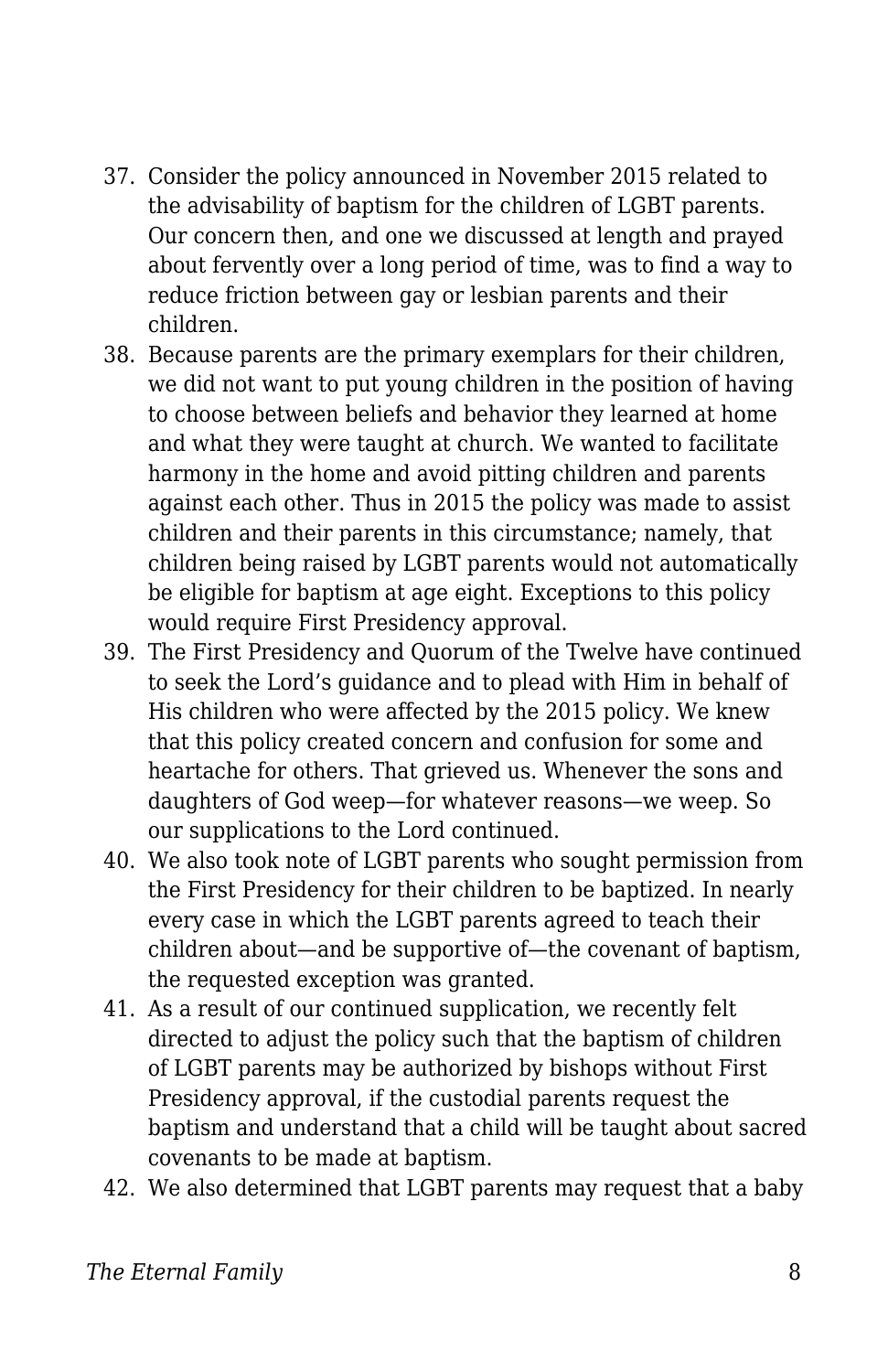be named and blessed by one who worthily holds the Melchizedek Priesthood. It is important that these parents understand that ward members will contact them periodically and that when a child who has been blessed reaches eight years of age, local leaders will recommend that the child be baptized.

- 43. Finally, we also clarified that homosexual immorality would be treated in the eyes of the Church in the same manner as heterosexual immorality.
- 44. Though it may not have looked this way to some, the 2015 and 2019 policy adjustments on this matter were both motivated by love—the love of our Heavenly Father for His children and the love of the Brethren for those whom we serve.
- 45. Because we feel the depth of God's love for His children, we care deeply about every child of God, regardless of age, personal circumstances, gender, sexual orientation, or other unique challenges.

## **V. Now, for the fifth truth:**

- 46. You may know for yourself what is true and what is not by learning to discern the whisperings of the Spirit. "For the Spirit speaketh the truth and lieth not. . . . It speaketh of things as they really are, and of things as they really will be. $"^{12}$
- 47. My dear brothers and sisters, I plead with you to seek earnestly a confirmation from the Spirit that what I have told you is true and is from the Lord. He has declared that we may seek knowledge from heaven and expect to receive it: "If thou shalt ask," the Lord promised, "thou shalt receive revelation upon revelation, knowledge upon knowledge."<sup>13</sup>
- 48. Ask your Heavenly Father if we truly are the Lord's apostles and prophets. Ask if we have received revelation on this and other matters. Ask if these five truths are, in fact, true.
- 49. Now, in my capacity as president of the Church, I invoke a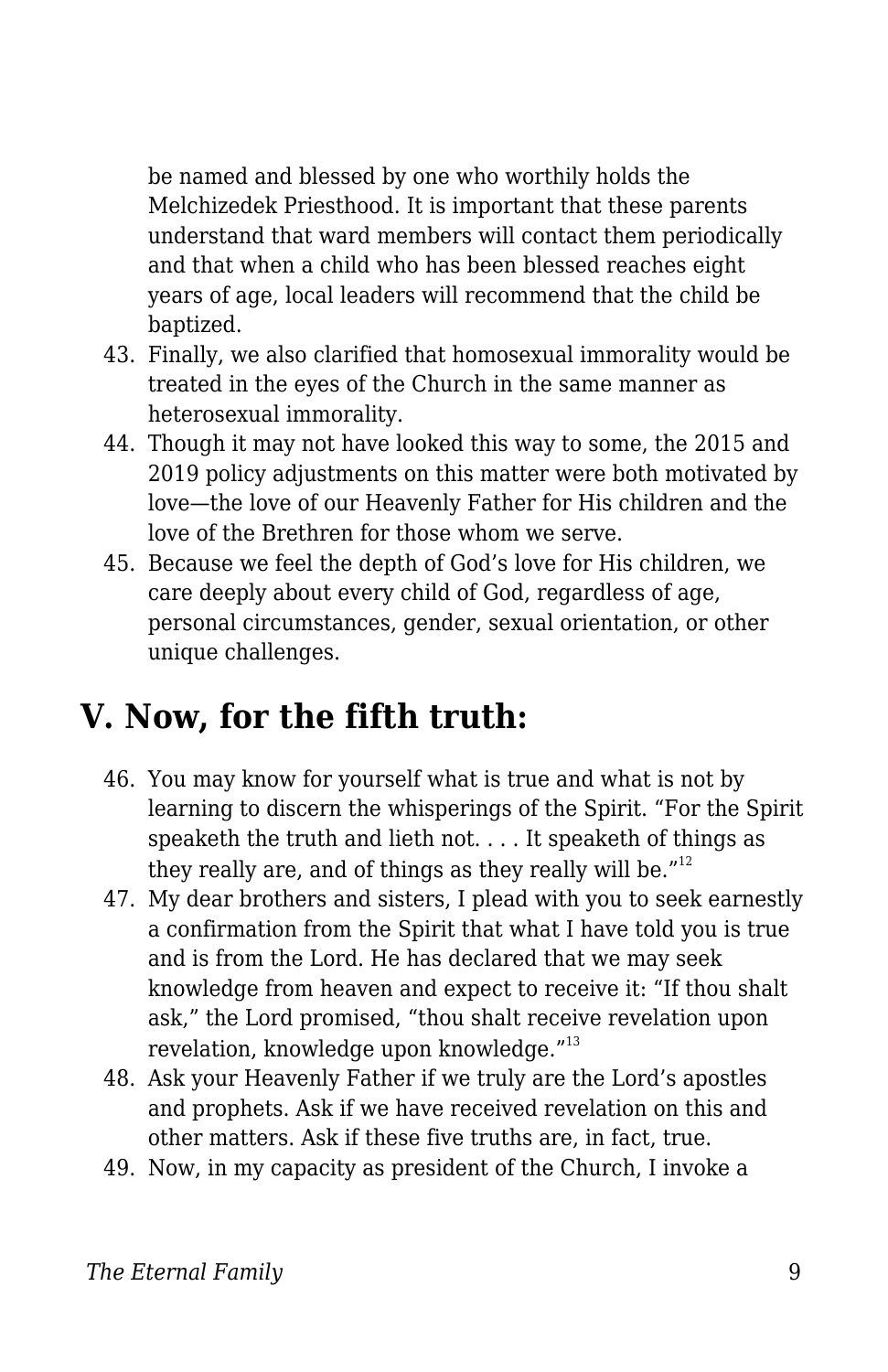blessing upon you to be able to discern between right and wrong, between the laws of God and the conflicting voices of the world. I bless you with power to detect the adversary's deceptions. I bless you with greater capacity to receive revelation. And I bless you to be able to feel the infinite reach of God's perfect love for you.

50. I so bless you and express my love for you, along with my witness that this is the Lord's Church and that He presides over and guides all we do, in the sacred name of Jesus Christ, amen.

#### **Notes**

- 1. Spencer W. Kimball, "Absolute Truth," BYU devotional address, 6 September 1977; emphasis in original.
- 2. Romans 8:38-39.
- 3. See D&C 130:21.
- 4. See D&C 88:38.
- 5. Joseph Smith, HC 6:312 (7 April 1844); quoted in *Teachings of Presidents of the Church: Joseph Smith* (2007), 210.
- 6. D&C 132:5.
- 7. Ephesians 2:20.
- 8. D&C 18:28.
- 9. Mosiah 2:41.
- 10. D&C 107:33.
- 11. "We believe all that God has revealed, all that He does now reveal, and we believe that He will yet reveal many great and important things pertaining to the Kingdom of God." (Articles of Faith 1:9.)
- 12. Jacob 4:13.
- 13. D&C 42:61.

[https://edtechbooks.org/-Cfcf](https://speeches.byu.edu/talks/russell-m-nelson/love-laws-god/)